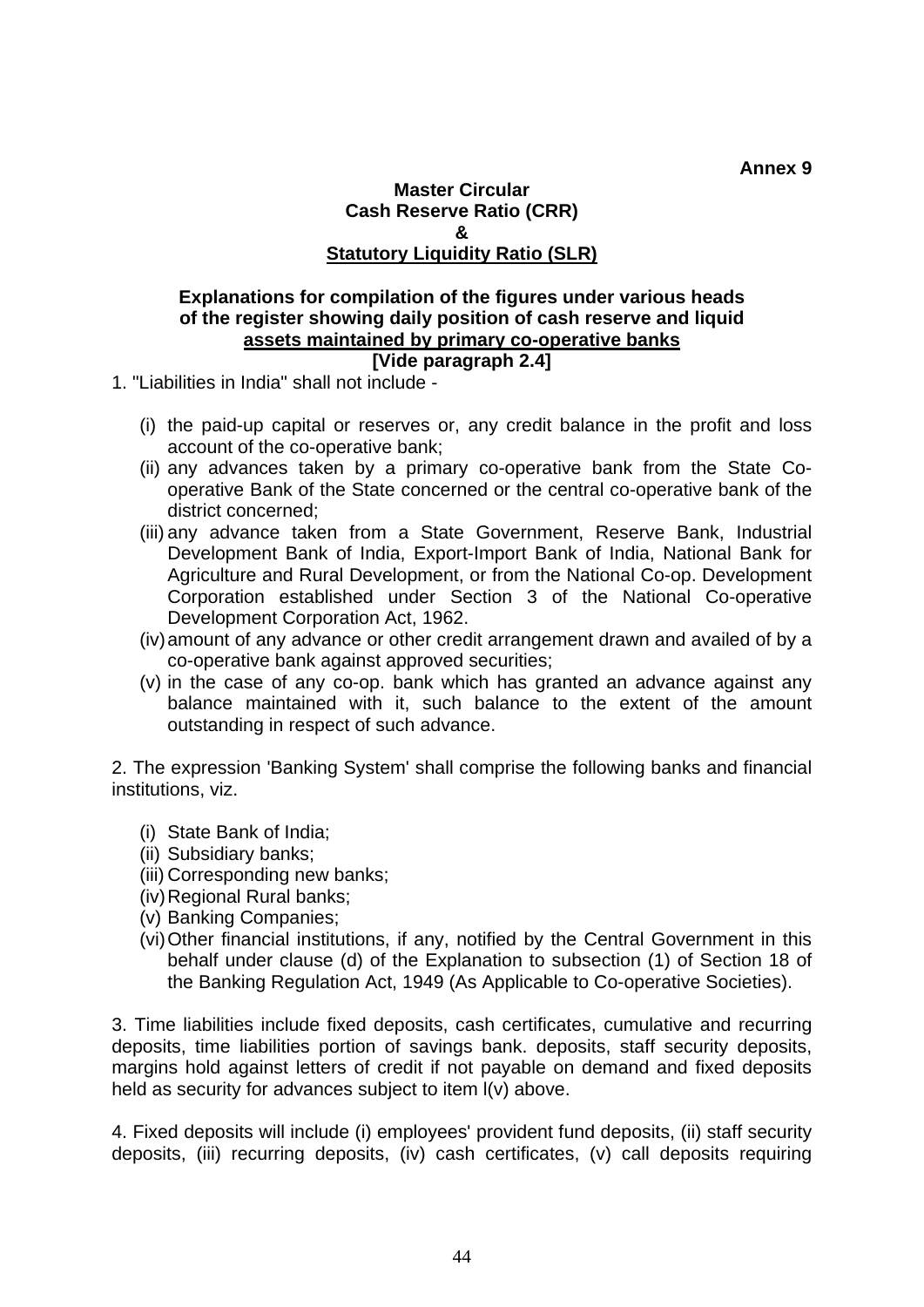notice period of more than 14 days, (vi) provident deposits, (vii) other miscellaneous deposits like earnest money deposits of contractors etc.

5. Demand liabilities include current deposits, demand liabilities portion of savings bank deposits, margins held, against letters of credit/ guarantees, balances in overdues fixed deposits, cash certificates and cumulative,/recurring deposits, outstanding telegraphic and mail transfers, demand drafts, unclaimed deposits, credit balances in the cash credit accounts and deposits held as security for advances which are payable on demand.

6. Current deposits will include (i) call deposit which require a notice period of 14 days or less (ii) credit balance in cash credit account, (iii) fixed deposits matured but. not withdrawn etc.

7. "Net balance in current accounts" shall, in relation to a co-op. bank, mean the excess, if any, of the aggregate of the credit balances in current account maintained by that co-op. bank with the State Bank of India or a subsidiary bank or a corresponding new bank over the aggregate of the credit balances in current accounts held by the said banks with such co-op bank;

8. For the purpose of computation of liabilities, the aggregate of the liabilities of a coop. bank to the State Bank of India, a subsidiary bank, a corresponding new bank, a Regional Rural bank, a banking company or any other financial institution notified by the Central Government in this behalf shall be reduced by the aggregate of the liabilities of all such banks and institutions to the co-op. bank;

9. Other demand and time liabilities include interest accrued on deposits, bills payable, unpaid dividends and suspense account balances representing amounts due to other banks or public.

10. Money at call and short notice obtained from outside the 'Banking System' (say from Life Insurance Corporation, Unit Trust of India, etc.) should be shown against Item No. II.

11. If a bank cannot segregate from the total of 'other demand liabilities' and 'time liabilities', the liabilities to the 'Banking System', the entire 'other demand liabilities' and 'time liabilities' may be shown against Item viz., Liabilities in India to others -

- (i) demand liabilities, and
- (ii) time liabilities as the case may be.

12. Only demand and time borrowings other than those excluded under clause (a) (ii) and (iii) of the explanation to Section 18(l) of the Banking Regulation Act, 1949 (As Applicable to Co-operative Societies) should be shown against this item.

13. 'Other demand liabilities' and 'other time liabilities ' as the case may be, will include deposits unclaimed for more than ten years, provisions in the nature of outside liabilities (such as provision for income tax and other taxes payable, audit fees payable, establishment charges payable etc.), interest payable, bonus payable,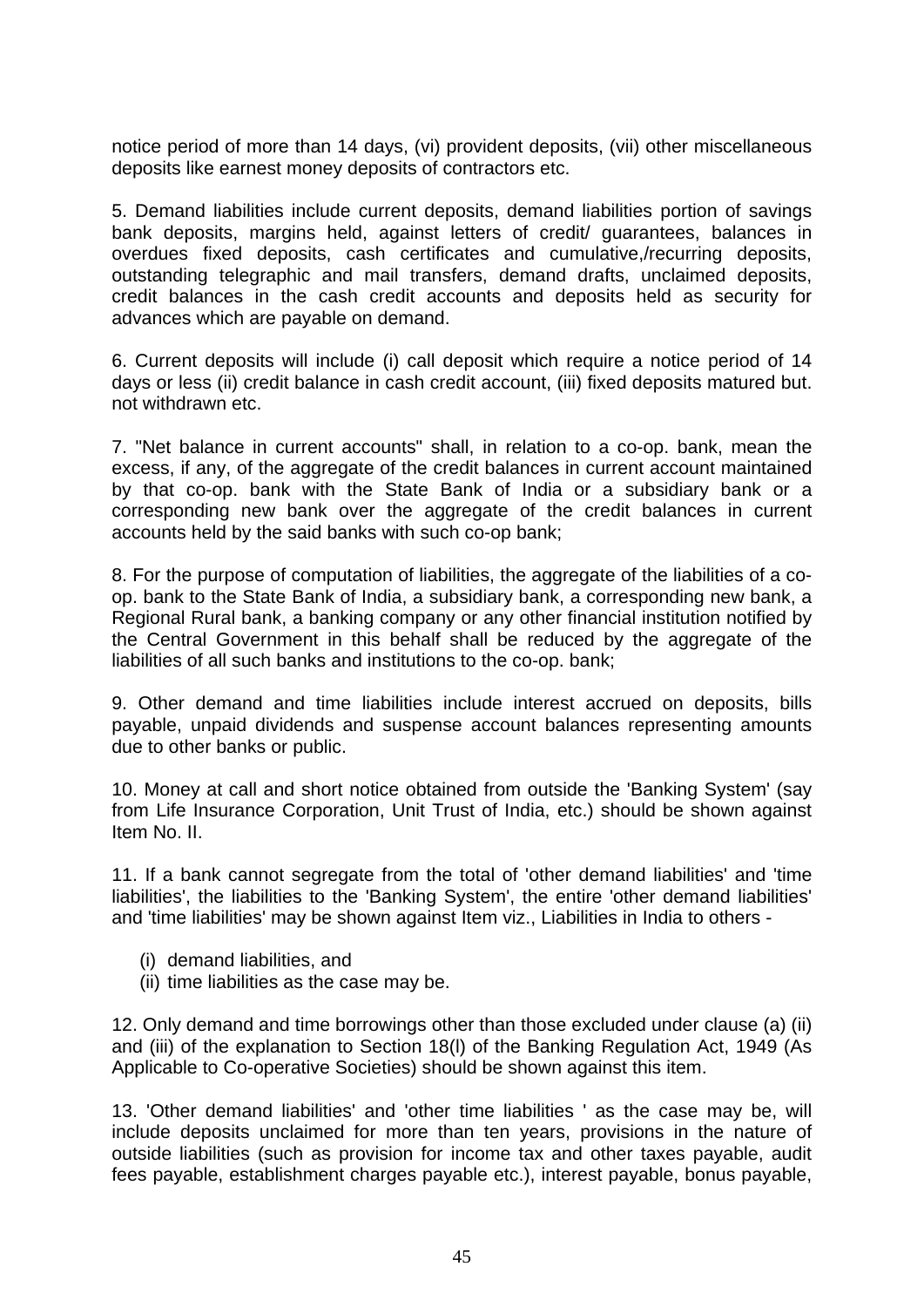bills payable, dividend payable, share suspense, other suspense and sundry, items (which are outside liabilities) etc.

14. In case the co-op. bank has taken an advance against any balance maintained with the State Co-operative Bank of the State concerned or with the central cooperative bank of the district concerned, such balance to the extent to which it has been drawn against or availed of shall not be deemed to be cash maintained in India.

15. In computing the amount for the purpose the following shall be deemed to be cash maintained in India, namely;

- (i) any cash or balances maintained in India by a co-operative bank, with itself or with the State Co-operative Bank of the State concerned, or in current account with the Reserve Bank or by way of net balance in current accounts, and, in the case of a primary co-operative bank, also any balances maintained with the central co- operative bank of the district concerned, in excess of the aggregate of the cash or balances required to be maintained under Section 18;
- (ii) any net balance in current account.
- 16. Assets with the 'Banking System' in India comprise;
	- (i) Balances with the 'Banking System' in current accounts (a) with public sector banks and (b) with all other banks and notified financial institutions;
	- (ii) Balances with banks and notified financial institutions, in all other accounts,
	- (iii) Funds made available to the 'Banking System' by way of loans or deposits repayable at call or short notice of a fortnight or less;
	- (iv) Loans, other than 'Money at call and short notice' made available to the 'banking system'; and
	- (v) Any other amounts due from the 'Banking System' which cannot be classified under any of the above items, for example in the case of inter bank remittance facility scheme, as on date, the total amount held by a bank with other banks (in transit or other account) would be shown here as such sums cannot be constructed as 'balances' or 'call; money' or 'advances'.
	- (vi) In this context, it may be clarified, that if a bank has lodged securities with another bank for borrowal arrangements, then such securities or the unencumbered position of the same should not be shown by the borrowing bank as 'assets' with 'Banking System'. Similarly, the bank which has received the securities should not show them as 'other liabilities', to the 'Banking System'.
	- (vii) Currency and rupee notes and coins held as till money should be shown as cash in India (i.e. cash in hand). However, currencies of foreign countries held with a bank should not be included.

17. Cash must not include balances with other banks or any item other than bank/currency notes, rupee coin (including one rupee notes) and subsidiary coins current on the date of the posting of the register.